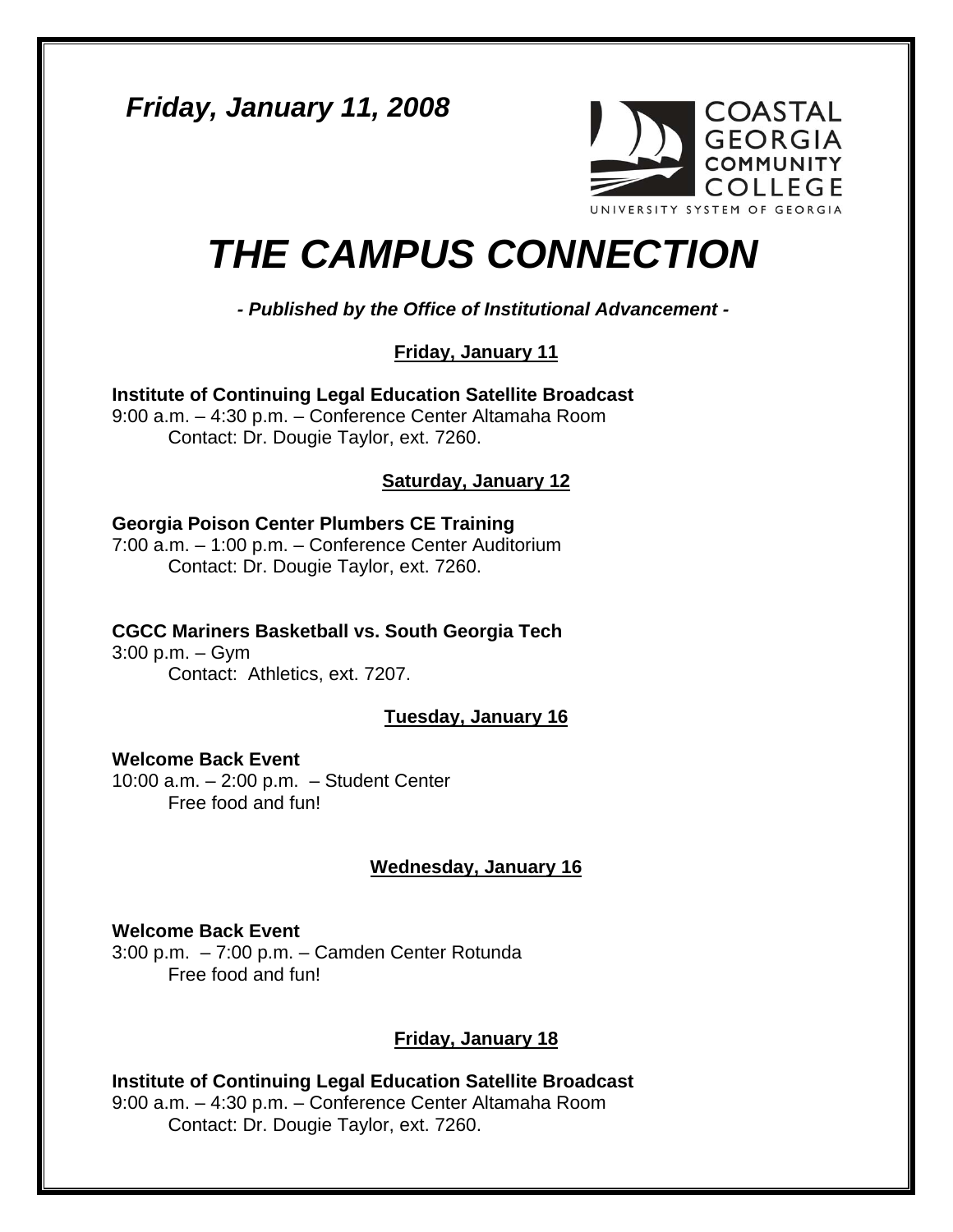## **Carribean Sound in Concert**

7:00 p.m. - 9:00 p.m. – Conference Center Auditorium Contact: Dave Leenhouts, ext. 3294.

#### **Saturday, January 19**

## **Carribean Sound in Concert**

7:00 p.m. - 9:00 p.m. – Camden Center Auditorium Contact: Dave Leenhouts, ext. 3294.

## **Wednesday, January 23**

#### **Glynn Academy Campus Visit**

9:30 a.m. – 11:30 a.m. – Conference Center Auditorium Contact: Floyd Phoenix, ext. 3295.

#### **Brunswick Association Nursing Students (BANS)**

11:30 a.m. – 12:45 p.m. – Science Lecture Room Contact: Diane Denton, ext. 2308.

#### **Thursday, January 24**

## **Institute of Continuing Legal Education Satellite Broadcast**  9:00 a.m. – 4:30 p.m. – Conference Center Altamaha Room

Contact: Dr. Dougie Taylor, ext. 7260.

## **Friday, January 25**

#### **U.S. District Court Computer Training**

8:00 a.m. – 5:00 p.m. – Conference Center Computer Lab Contact: Dr. Dougie Taylor, ext. 7260.

## **Sunday, January 27**

#### **PTK Induction Ceremony**

12:00 p.m. – 4:00 p.m. – Student Center Contact: Dr. Jean Choate, ext. 6889.

---------------------------------------------------------------------------------------------------------------------

#### **Condolences**.

Our sincere condolences to **Lynn Rhyne** whose mother-in-law Louise passed away on Monday. Lynn's family has requested, in lieu of flowers, a contribution be made to the **CGCC Foundation Nursing Program Fund** in memory of Louise Rhyne. Questions call Institutional Advancement at ext. 3303.